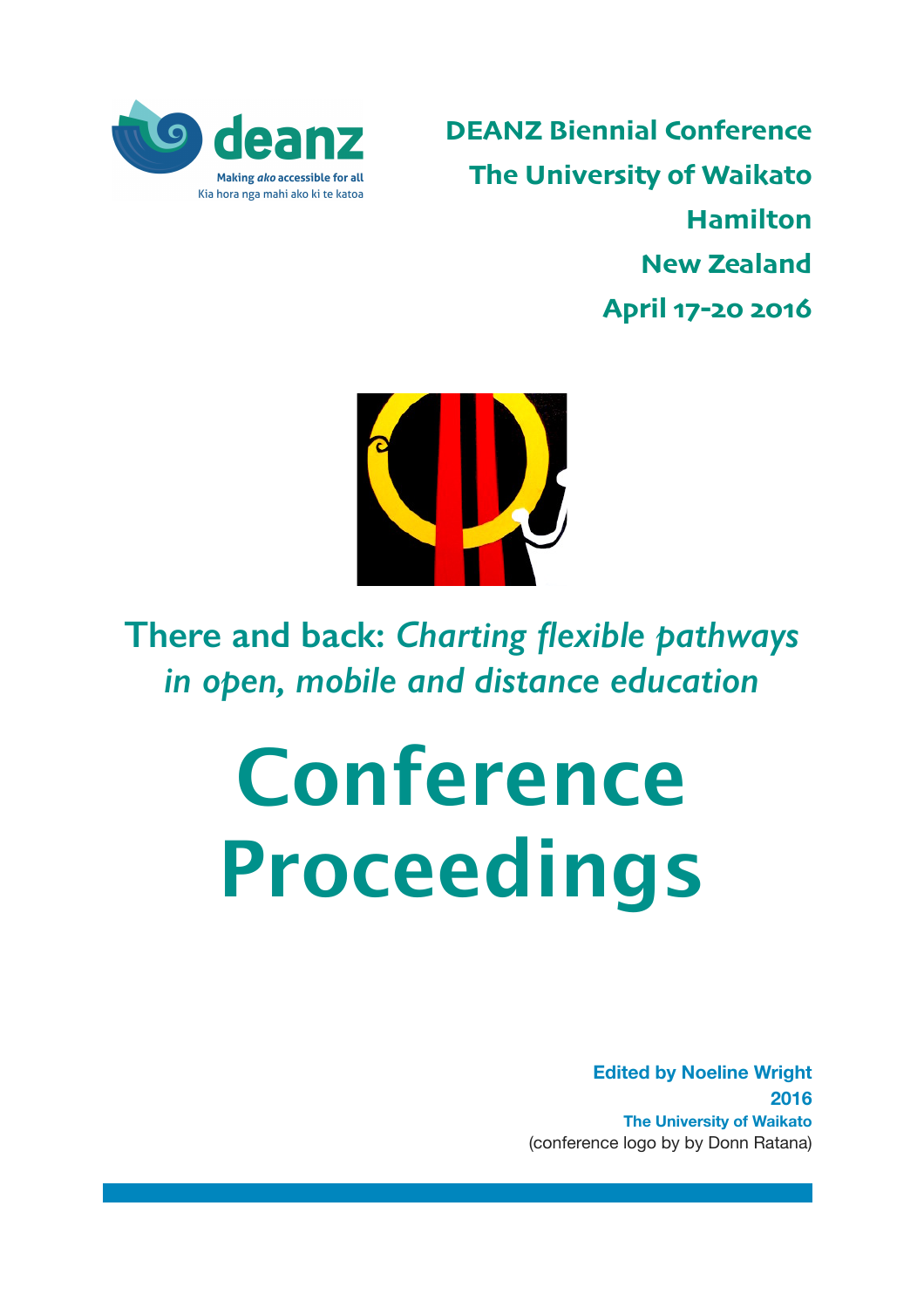# **What makes a course like** *23 Things* **go viral?**

Lucie Lindsay The University of Auckland l.lindsay@auckland.ac.nz

## **Practice paper outline**

The "23 Things" course model has gone from a small US library to Oxford, Cambridge, Melbourne, and New Zealand. The 23 Things programme has gone viral in that over 500 public iterations have been recorded globally since 2006, each one adapted to the organisation's needs, and it continues to spread. This paper considers the features that have lead to this growth in the context of our own experience running 23 Things for Research for staff and doctoral students and 23 Teaching Things for student teachers at the Faculty of Education and Social Work of the University of Auckland.

23 Things offers online, self-paced, à la carte learning. It is delivered via blog posts and related digital communication tools. The activities scaffold learners to apply the learning by creating artefacts that are relevant for their contexts, and reflecting on how those artefacts might be used in their practice. 23 Things curates free, open source content and is Creative Commons licensed to freely share and repurpose for non-commercial gain. Success is reflected in the participants' reports of their increased confidence and ability, the formation of professional learning communities, and the subsequent spread to new contexts and audiences.

### **Introduction**

As tertiary institutions are challenged to respond to the prevalence of digital technologies, there is a corresponding need to develop staff and student skill in using online and blended modes of learning (Gregory & Salmon, 2013). However, for staff it is one of many claims on their precious research and teaching time. Students in a crowded teacher education curriculum already have many demands on their time to meet the graduating teacher standards but also the need for digital competence for future-focused learning.

The Centre for the Creative Application of Technology in Education (CreATE) at the University of Auckland has a remit to enhance learning, teaching, and scholarship through digital innovation. This includes provision of professional development opportunities for staff and supporting student use of digital technologies for teaching and learning. We sought a timely solution that could be quickly and inexpensively integrated without broad structural and institutional changes - and, crucially, one that participants would elect to do, even though there was no associated course credit or academic workload credit. In short, something viral.

We sought to integrate technological, pedagogical, and content knowledge (Mishra & Koehler, 2006), and recognised the need for tertiary online teaching to incorporate personal, pedagogical, contextual, and organisational components (Baran & Correia, 2014). We also sought for participants to benefit from mentoring and support via a Community of Practice (Kopcha, 2010).



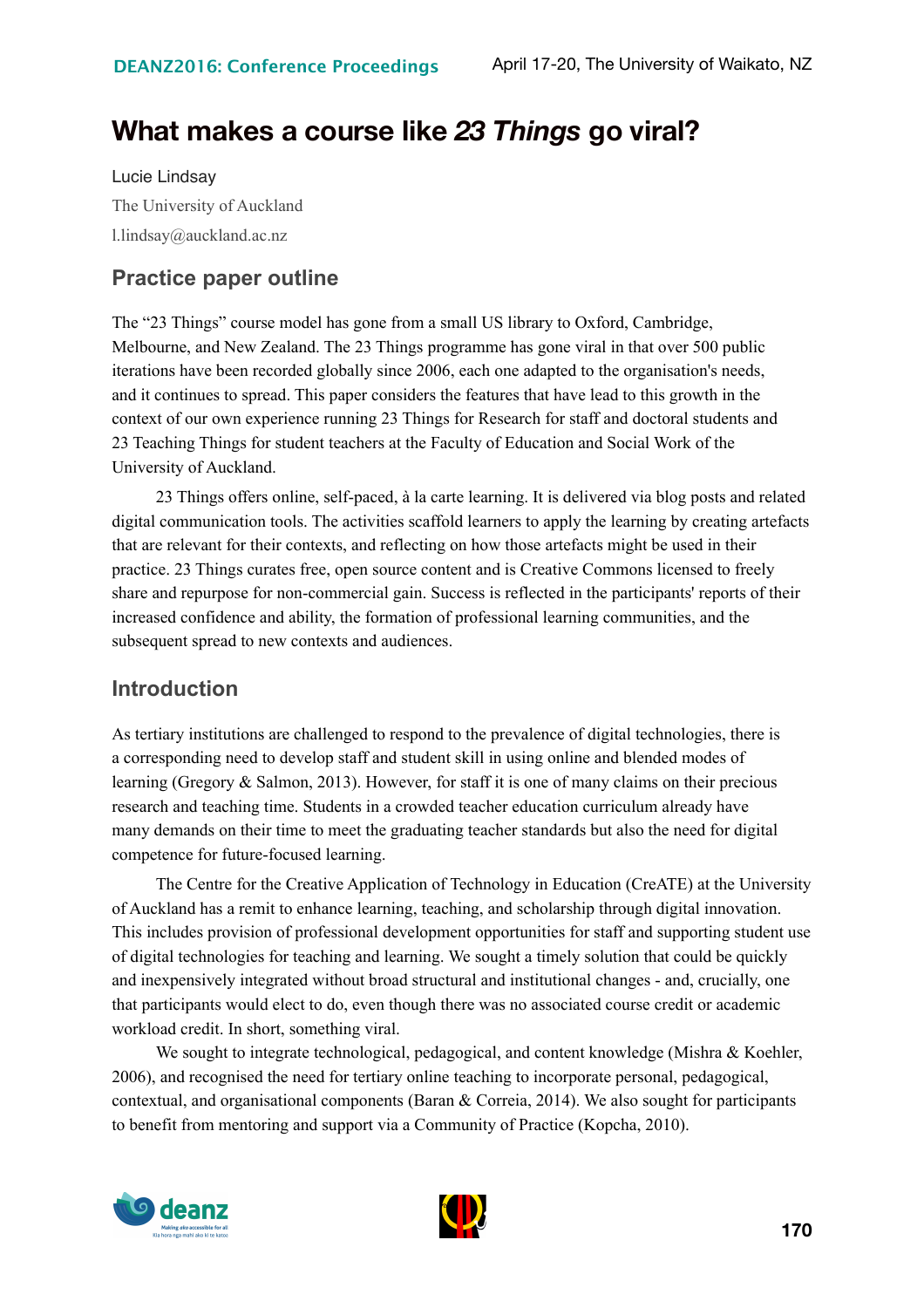#### **The practice under scrutiny**

"23 Things" was first developed by Helene Blowers in 2006 to educate library colleagues about Web 2.0 and provides flexible means to deliver online learning via blog. It has since been adapted many times by other tertiary institutions to suit their own learning outcomes. By using online, open source components, minimal resource is required other than staff time to develop and customise the course (Blowers, 2008; Erikson & Healy, 2013).

Firstly, the CreATE team identified a need for professional development on digital tools for research, for academic staff, professional staff, and PhD students. 23 Things for Research (www. 23research.com) was adapted to the University of Auckland context by Damon Ellis and the CreATE Team from versions of the programme recently delivered at the University of Melbourne and Oxford University. The programme was delivered for the first time in 2014 and a second iteration ran in 2015.

Next, the CreATE team identified a need for professional development on digital tools for teaching and learning, for faculty student teachers. A second version of the programme was developed to support the needs of our student teachers to be confident and capable users of digital technologies in classroom environments. 23 Teaching Things (www.23teaching.com), was developed by Lucie Lindsay, the CreATE team and Bronwyn Edmunds, E-learning Leader at Freemans Bay School.

Both 23 Things programmes began with content and activities delivered by blog posts. Each post was about a 'Thing,' focusing on a specific aspect or affordance of technology: professional social networks, content curation, cloud storage, and so forth. The programmes ran over 12-15 weeks with two new topics released every week.

For 23 Things for Research, in addition to the intrinsic value of the learning, we moderated the process by providing proactive consistent feedback to participants. Additionally there were spot prizes to incentivise weekly participation. In contrast, 23 Teaching Things had minimal facilitation or prizes for the student teacher participants. Instead, participation was motivated by the intrinsic value for students who are creating portfolios, in their job search and to demonstrate graduating teacher standards.

#### **Discussion/conclusion**

The immediate outcomes for participants corresponded to the benefits identified by Stephens (2012): increases in participant confidence, curiosity, and communication around online tools. In pre- and post-course surveys, participants have identified both that they intend to use more tools, and that they intend to extend their use of these online tools into new domains (from personal use into teaching, research, professional development, and other professional activities). Across the board, participants have provided consistent feedback on the value of moving beyond technology boosterism in order to critically engage with the tools in practice.

Longer term, the 23 Things courses have demonstrated their virality by spreading organically beyond the boundaries of the programme. 'Graduates' of the course have used their artefacts to effect change with external stakeholders, host their own online communities of practice, and initiate and lead training programmes with other staff. 23 Things has even extended outside our planned audience: current classroom teachers spontaneously adopted the course to structure their own school's professional development.